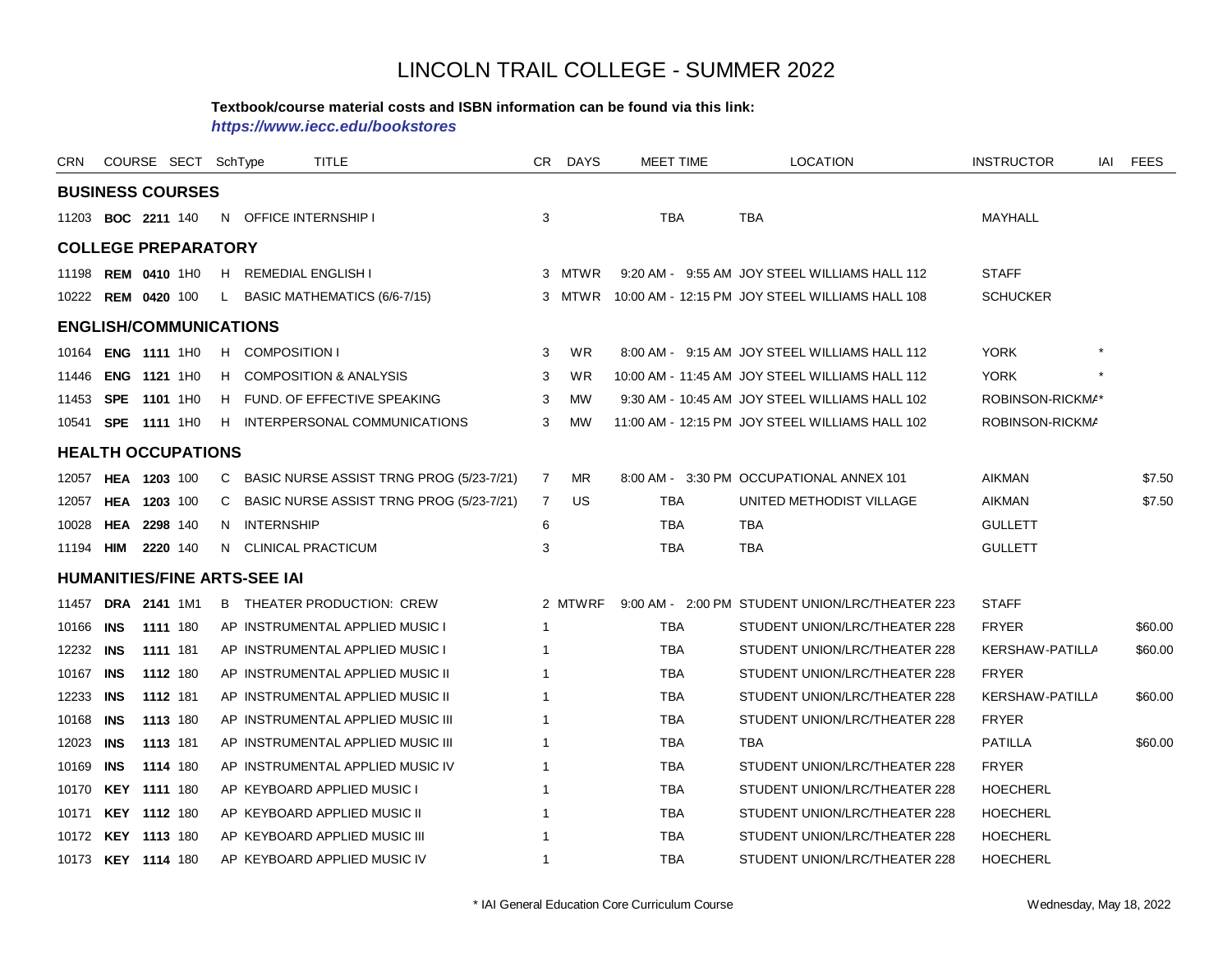| <b>CRN</b>                |                           |              | COURSE SECT SchType |              |                                      | TITLE                                    | CR .                    | <b>DAYS</b> | MEET TIME  | <b>LOCATION</b>                                   | <b>INSTRUCTOR</b> | IAI | <b>FEES</b> |
|---------------------------|---------------------------|--------------|---------------------|--------------|--------------------------------------|------------------------------------------|-------------------------|-------------|------------|---------------------------------------------------|-------------------|-----|-------------|
|                           |                           |              |                     |              | <b>HUMANITIES/FINE ARTS-SEE IAI</b>  |                                          |                         |             |            |                                                   |                   |     |             |
| 11287                     | <b>KEY 2111 180</b>       |              |                     |              |                                      | AP KEYBOARD APPLIED MUSIC V              | $\overline{1}$          |             | <b>TBA</b> | STUDENT UNION/LRC/THEATER 228                     | <b>STAFF</b>      |     |             |
| 11274                     | <b>KEY 2115 180</b>       |              |                     |              |                                      | AP KEYBOARD APPLIED MUSIC IX             | $\mathbf{1}$            |             | <b>TBA</b> | STUDENT UNION/LRC/THEATER 228                     | <b>STAFF</b>      |     |             |
| 11708                     | VOC 1111 180              |              |                     |              |                                      | AP VOCAL APPLIED MUSIC I                 | 1                       |             | TBA        | STUDENT UNION/LRC/THEATER 231                     | <b>STAFF</b>      |     |             |
| 11782                     | VOC 1111 181              |              |                     |              |                                      | AP VOCAL APPLIED MUSIC I                 | $\mathbf{1}$            |             | <b>TBA</b> | STUDENT UNION/LRC/THEATER 230                     | <b>STAFF</b>      |     |             |
| 10860                     | VOC 1112 181              |              |                     |              |                                      | AP VOCAL APPLIED MUSIC II                | $\mathbf{1}$            |             | <b>TBA</b> | STUDENT UNION/LRC/THEATER 231                     | <b>STAFF</b>      |     |             |
| 10861                     | VOC 1113 181              |              |                     |              |                                      | AP VOCAL APPLIED MUSIC III               | $\mathbf{1}$            |             | <b>TBA</b> | STUDENT UNION/LRC/THEATER 231                     | <b>STAFF</b>      |     |             |
| 11774 VOC 2112 180        |                           |              |                     |              |                                      | AP VOCAL APPLIED MUSIC VI                | $\mathbf 1$             |             | <b>TBA</b> | STUDENT UNION/LRC/THEATER 228                     | <b>STAFF</b>      |     |             |
|                           |                           |              |                     |              | <b>INDUSTRIAL QUALITY MANAGEMENT</b> |                                          |                         |             |            |                                                   |                   |     |             |
| 11838 <b>IND 1210</b> 100 |                           |              |                     |              | L GENERAL SAFETY                     |                                          | 3                       |             | <b>TBA</b> | <b>TBA</b>                                        | <b>YORK</b>       |     |             |
|                           |                           |              |                     |              | <b>MANUFACTURING/MACHINING</b>       |                                          |                         |             |            |                                                   |                   |     |             |
| 11839                     | <b>IND</b>                |              | 2215 140            |              |                                      | L SUPERVISORY OBSERVATION                | 4                       |             | TBA        | TBA                                               | <b>STAFF</b>      |     |             |
|                           | 12051 <b>PTT 2212</b> 140 |              |                     |              |                                      | N PROCESS TECHNOLOGY INTERNSHIP          | 3                       |             | <b>TBA</b> | <b>TBA</b>                                        | <b>LINDLEY</b>    |     |             |
| <b>MATHEMATICS</b>        |                           |              |                     |              |                                      |                                          |                         |             |            |                                                   |                   |     |             |
| 11460                     | <b>MTH 1104 1H0</b>       |              |                     |              |                                      | H QUANTITATIVE REASONING                 | 3                       | <b>TR</b>   |            | 8:00 AM - 10:30 AM STUDENT UNION/LRC/THEATER 209A | <b>RANDOLPH</b>   |     |             |
| 12024                     |                           | MTH 1105 100 |                     | $\mathsf{L}$ |                                      | TRIGONOMETRY (6/6-7/15)                  |                         | 3 MTWR      |            | 8:00 AM - 9:50 AM JOY STEEL WILLIAMS HALL 108     | <b>SCHUCKER</b>   |     |             |
| 11459                     | <b>PRE 0420 1H0</b>       |              |                     | H.           |                                      | <b>INTERMEDIATE ALGEBRA</b>              | 4                       | TR          |            | 10:40 AM - 2:00 PM STUDENT UNION/LRC/THEATER 209A | <b>RANDOLPH</b>   |     |             |
| 10223 REM 0421 1H0        |                           |              |                     | H.           | <b>BEGINNING ALGEBRA</b>             |                                          | 4                       | <b>MW</b>   |            | 10:40 AM - 2:00 PM STUDENT UNION/LRC/THEATER 209A | <b>RANDOLPH</b>   |     |             |
| <b>NURSING</b>            |                           |              |                     |              |                                      |                                          |                         |             |            |                                                   |                   |     |             |
|                           | 12039 <b>NUR 1203</b> 510 |              |                     |              | H CLINICAL NURSING                   |                                          | 6                       |             | <b>TBA</b> | <b>TBA</b>                                        | <b>WILLIAMS</b>   |     | \$109.00    |
| 12040                     | NUR 1203 511              |              |                     |              | H CLINICAL NURSING                   |                                          | 6                       |             | TBA        | <b>TBA</b>                                        | <b>WILLIAMS</b>   |     | \$109.00    |
| 12041                     | NUR 1203 512              |              |                     | н.           | <b>CLINICAL NURSING</b>              |                                          | 6                       |             | <b>TBA</b> | <b>TBA</b>                                        | <b>WILLIAMS</b>   |     | \$109.00    |
| 12038                     | <b>NUR 1206 510</b>       |              |                     | H            |                                      | PRACTICAL NURSE REVIEW COURSE            | $\mathbf{1}$            |             | <b>TBA</b> | JOY STEEL WILLIAMS HALL 110                       | <b>WILLIAMS</b>   |     | \$75.00     |
| <b>ONLINE</b>             |                           |              |                     |              |                                      |                                          |                         |             |            |                                                   |                   |     |             |
| 12127 ABE                 |                           |              | 0710 4W0            |              |                                      | W ADULT BASIC EDUCATION I (7/5-8/15)     | 2                       |             | <b>TBA</b> | TBA                                               | <b>METZ</b>       |     |             |
| 12248                     |                           |              | ABE 0712 4W0        |              |                                      | H MATH READINESS (5/16-6/30)             | $\overline{c}$          |             | <b>TBA</b> | <b>TBA</b>                                        | <b>METZ</b>       |     |             |
| 12123                     |                           |              | ABE 0713 4W0        |              |                                      | W ADULT BASIC EDUCATION II (5/16-6/30)   | 2                       |             | <b>TBA</b> | <b>TBA</b>                                        | <b>METZ</b>       |     |             |
| 12124                     |                           |              | ABE 0742 4W0        |              |                                      | W ABE CAREER PATHWAYS BRIDGE (5/16-6/30) | $\mathbf{1}$            |             | <b>TBA</b> | <b>TBA</b>                                        | <b>METZ</b>       |     |             |
| 12128                     |                           |              | ABE 0742 4W1        |              |                                      | W ABE CAREER PATHWAYS BRIDGE (7/5-8/15)  | $\mathbf{1}$            |             | <b>TBA</b> | <b>TBA</b>                                        | <b>METZ</b>       |     |             |
| 10018                     |                           |              | ACC 1101 1W0        |              |                                      | W APPLIED ACCOUNTING                     | 4                       |             | TBA        | TBA                                               | MAYHALL           |     |             |
| 11362 ACC 1202 200        |                           |              |                     |              |                                      | W QUICKBOOKS I (6/6-6/30)                | $\overline{\mathbf{c}}$ |             | <b>TBA</b> | TBA                                               | <b>KENDALL</b>    |     |             |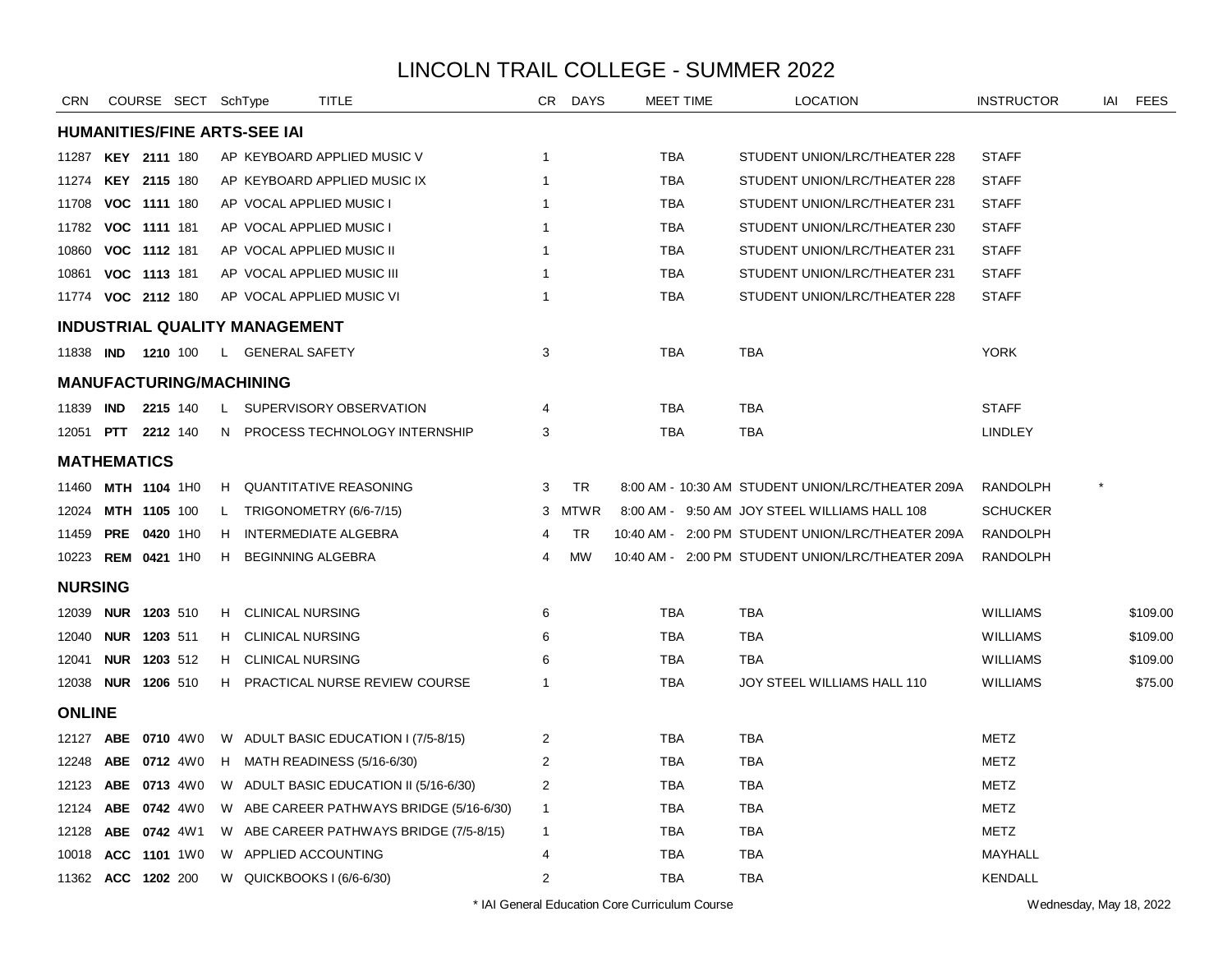| <b>CRN</b>    |                     |                 | COURSE SECT SchType |    | TITLE                                      | CR.            | <b>DAYS</b> | <b>MEET TIME</b> |            | LOCATION | <b>INSTRUCTOR</b>  | IAI | <b>FEES</b> |
|---------------|---------------------|-----------------|---------------------|----|--------------------------------------------|----------------|-------------|------------------|------------|----------|--------------------|-----|-------------|
| <b>ONLINE</b> |                     |                 |                     |    |                                            |                |             |                  |            |          |                    |     |             |
| 11363         | <b>ACC</b>          | 1203 200        |                     |    | W QUICKBOOKS II (7/1-8/1)                  | $\overline{2}$ |             | <b>TBA</b>       | <b>TBA</b> |          | <b>KENDALL</b>     |     |             |
| 10311         | <b>ACC</b>          | 2101 200        |                     |    | W FINANCIAL ACCOUNTING                     | 4              |             | <b>TBA</b>       | <b>TBA</b> |          | <b>URFER</b>       |     |             |
| 10312         | ACC 2102 200        |                 |                     |    | W MANAGERIAL ACCOUNTING                    | 4              |             | TBA              | TBA        |          | <b>URFER</b>       |     |             |
| 10102         | ART 1113 3W0        |                 |                     | W. | <b>INTRODUCTION TO DRAWING</b>             | 3              |             | <b>TBA</b>       | <b>TBA</b> |          | <b>CONN</b>        |     |             |
| 10440         |                     | ART 1117 200    |                     | W. | INTRODUCTION TO PHOTOGRAPHY                | 3              |             | <b>TBA</b>       | <b>TBA</b> |          | <b>SANDY</b>       |     |             |
| 10019         | ART                 |                 | <b>1141</b> 1W0     | W  | <b>CINEMA APPRECIATION</b>                 | 3              |             | <b>TBA</b>       | <b>TBA</b> |          | <b>WHITE</b>       |     |             |
| 10103         | <b>ART 1181 3W0</b> |                 |                     |    | W ART HISTORY I                            | 3              |             | TBA              | <b>TBA</b> |          | <b>CONN</b>        |     |             |
| 10104         |                     |                 | ART 2181 3W0        |    | W ART HISTORY II                           | 3              |             | TBA              | TBA        |          | <b>CONN</b>        |     |             |
| 11964         | ART                 | 2191 200        |                     |    | W GLOBAL ART HISTORY                       | 3              |             | TBA              | TBA        |          | SANDY              |     |             |
| 12129         | <b>ASE</b>          |                 | 0803 4W0            | W. | GED TEST PREPARATION I (7/5-8/15)          | $\overline{2}$ |             | <b>TBA</b>       | <b>TBA</b> |          | METZ               |     |             |
| 12125         | <b>ASE</b>          |                 | 0804 4W0            |    | W GED TEST PREPARATION II (5/16-6/30)      | $\overline{2}$ |             | TBA              | TBA        |          | METZ               |     |             |
| 12126         | ASE                 |                 | 0842 4W0            |    | W ASE CAREER PATHWAYS BRIDGE (5/16-6/30)   | $\mathbf{1}$   |             | TBA              | <b>TBA</b> |          | METZ               |     |             |
| 12130         | ASE                 |                 | 0842 4W1            |    | W ASE CAREER PATHWAYS BRIDGE (7/5-8/15)    | $\mathbf{1}$   |             | TBA              | TBA        |          | METZ               |     |             |
| 10968         |                     |                 | <b>BMG 2103 3W0</b> |    | W BUSINESS STATISTICS (6/6-7/18)           | 3              |             | TBA              | TBA        |          | <b>BROWN</b>       |     |             |
| 10271         |                     |                 | <b>BMG 2204 3W0</b> |    | W HUMAN RESOURCE MANAGEMENT                | 3              |             | TBA              | TBA        |          | <b>BAKER</b>       |     |             |
| 10315         | <b>BOC</b>          | 1201 200        |                     | W. | <b>BEGINNING KEYBOARDING</b>               | 2              |             | <b>TBA</b>       | <b>TBA</b> |          | <b>SWINSON</b>     |     |             |
| 10317         | <b>BOC</b>          | <b>2202</b> 200 |                     | W. | PROFESSIONAL PORTFOLIO                     | $\overline{2}$ |             | <b>TBA</b>       | <b>TBA</b> |          | MAYHALL            |     |             |
| 10318         | <b>BOC</b>          | 2268 200        |                     |    | W MEDICAL OFFICE SEMINAR I                 | -1             |             | <b>TBA</b>       | <b>TBA</b> |          | MAYHALL            |     |             |
| 11060         | <b>BUS</b>          |                 | 1101 4W0            |    | W INTRODUCTION TO BUSINESS                 | 3              |             | TBA              | TBA        |          | <b>RESOR</b>       |     |             |
| 10319         | <b>BUS</b>          | 2101 200        |                     | W  | <b>BUSINESS LAW 1</b>                      | 3              |             | TBA              | TBA        |          | <b>URFER</b>       |     |             |
| 10153         | <b>BUS</b>          |                 | <b>2201</b> 4W0     | W. | PRINCIPLES OF MANAGEMENT (6/6-7/18)        | 3              |             | <b>TBA</b>       | <b>TBA</b> |          | <b>BLACK</b>       |     |             |
| 11426         |                     |                 | <b>CHM 1115 3W0</b> | W  | CHEMISTRY AND SOCIETY                      | 4              |             | <b>TBA</b>       | <b>TBA</b> |          | <b>GEMEINHARDT</b> |     |             |
| 10031         |                     |                 | CHM 1120 3W0        |    | W INTRODUCTORY CHEMISTRY                   | 5              |             | TBA              | <b>TBA</b> |          | <b>BRUCK</b>       |     |             |
| 10032         |                     |                 | <b>CHM 1130 3W0</b> |    | W GENERAL CHEMISTRY I                      | 5              |             | TBA              | TBA        |          | <b>GEMEINHARDT</b> |     |             |
| 11702         |                     |                 | CHM 1132 3W0        |    | W GENERAL CHEMISTRY II                     | 5              |             | <b>TBA</b>       | TBA        |          | <b>BRUCK</b>       |     |             |
| 11991         | <b>CIS</b>          | 1104 200        |                     | W. | INTRO LEARNING SERVICES ONLINE (5/9-6/30)  | 0.5            |             | <b>TBA</b>       | <b>TBA</b> |          | <b>BENNETT</b>     |     |             |
| 12185         | <b>CIS</b>          |                 | 1104 3W0            |    | W INTRO LEARNING SERVICES ONLINE (7/5-9/2) | 0.5            |             | <b>TBA</b>       | <b>TBA</b> |          | <b>HALLAM</b>      |     |             |
| 12188         | <b>CIS</b>          |                 | 1104 4W0            |    | W INTRO LEARNING SERVICES ONLINE (7/5-9/2) | 0.5            |             | TBA              | <b>TBA</b> |          | <b>HALLAM</b>      |     |             |
| 12208         | <b>CIS</b>          |                 | 1104 1W0            |    | W INTRO LEARNING SERVICES ONLINE (7/5-9/2) | 0.5            |             | TBA              | TBA        |          | <b>HALLAM</b>      |     |             |
| 10320         | <b>CIS</b>          |                 | 1278 200            | W. | SPREADSHEET                                | 3              |             | <b>TBA</b>       | TBA        |          | <b>BENNETT</b>     |     |             |
| 10321         | <b>CIS</b>          |                 | 1286 200            |    | W DATABASE                                 | 3              |             | <b>TBA</b>       | TBA        |          | <b>BENNETT</b>     |     |             |
| 10324 DAP     |                     | 1201 200        |                     |    | W BUSINESS COMPUTER SYSTEMS                | 3              |             | <b>TBA</b>       | <b>TBA</b> |          | BENNETT            |     |             |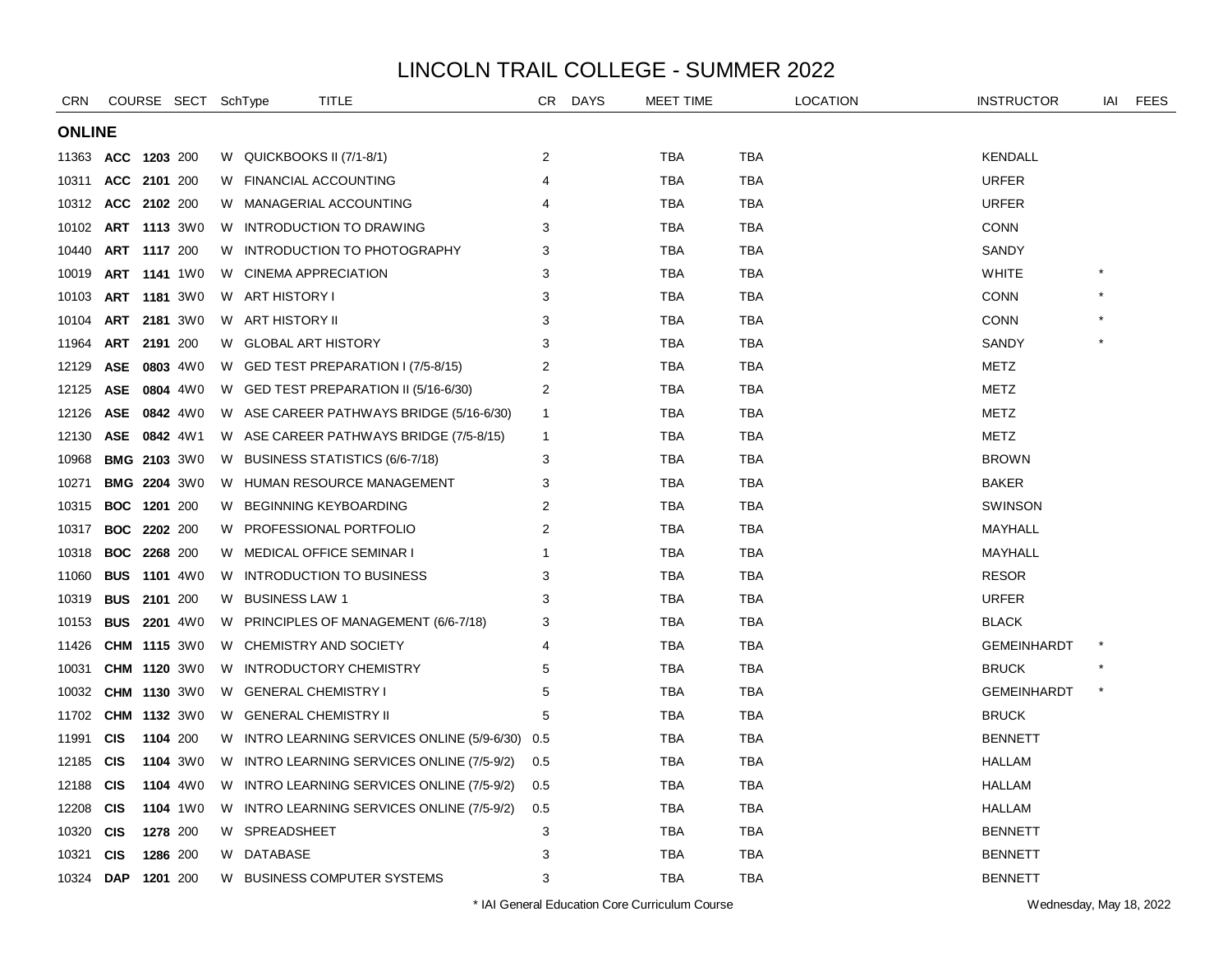| <b>CRN</b> |                     |          | COURSE SECT SchType |    |                          | TITLE                                     | CR             | <b>DAYS</b> |            | <b>MEET TIME</b> |            | <b>LOCATION</b>                                   | <b>INSTRUCTOR</b> | IAI | <b>FEES</b> |
|------------|---------------------|----------|---------------------|----|--------------------------|-------------------------------------------|----------------|-------------|------------|------------------|------------|---------------------------------------------------|-------------------|-----|-------------|
|            | <b>ONLINE</b>       |          |                     |    |                          |                                           |                |             |            |                  |            |                                                   |                   |     |             |
| 10325      | <b>DAP</b>          | 1236 200 |                     |    |                          | W KEYBOARDING ESSENTIALS                  | 3              |             | <b>TBA</b> |                  | <b>TBA</b> |                                                   | MAYHALL           |     |             |
| 10326      | <b>DAP</b>          |          | 2202 200            |    | W WORD PROCESSING I      |                                           | 3              |             | <b>TBA</b> |                  | <b>TBA</b> |                                                   | MAYHALL           |     |             |
| 12049      | <b>ECD</b>          |          | <b>1202</b> 3W0     |    |                          | W CHILDHOOD TEACHING TECH I               |                |             | <b>TBA</b> |                  | <b>TBA</b> |                                                   | <b>CADWALADER</b> |     |             |
| 10238      | <b>ECD</b>          |          | 1203 3W0            |    |                          | W HEALTH AND SAFETY OF CHILDREN           | 3              |             | <b>TBA</b> |                  | TBA        |                                                   | <b>CADWALADER</b> |     |             |
| 11512      | <b>ECD</b>          |          | <b>1257</b> 3W0     |    |                          | W EXPLORING THE ARTS (6/6-7/18)           |                |             | TBA        |                  | TBA        |                                                   | <b>CADWALADER</b> |     |             |
| 10237      | <b>ECD</b>          |          | <b>2201</b> 3W0     |    |                          | W ADM CHILDHOOD FACILITIES                | 4              |             | <b>TBA</b> |                  | <b>TBA</b> |                                                   | CADWALADER        |     |             |
| 10990      |                     |          | <b>ECN 1101 3W0</b> |    |                          | W INTRODUCTION TO ECONOMICS (6/6-7/18)    | 3              |             | <b>TBA</b> |                  | <b>TBA</b> |                                                   | <b>MCMURRAY</b>   |     |             |
| 10021      |                     |          | ECN 2101 1W0        |    |                          | W PRINCIPLES OF MACROECONOMICS            | 3              |             | <b>TBA</b> |                  | <b>TBA</b> |                                                   | MAYHALL           |     |             |
| 10327      | ECN 2102 200        |          |                     |    |                          | W PRINCIPLES OF MICROECONOMICS            | 3              |             | <b>TBA</b> |                  | TBA        |                                                   | <b>KENDALL</b>    |     |             |
| 10328      | EDU 1101 200        |          |                     |    | W CULTURAL DIVERSITY     |                                           | 3              |             | <b>TBA</b> |                  | TBA        |                                                   | <b>SWINSON</b>    |     |             |
| 11415      |                     |          | EDU 1102 3W0        | W. |                          | BASIC ACT FOR ELEM/SEC SCHOOLS            | 3              |             | <b>TBA</b> |                  | TBA        |                                                   | <b>CADWALADER</b> |     |             |
| 11148      | EDU 1104 200        |          |                     | W. |                          | <b>EXPLORATIONS OF EARLY LEARNING</b>     | 3              |             | <b>TBA</b> |                  | TBA        |                                                   | WILLIAMS          |     |             |
| 10415      |                     |          | EDU 1107 4W0        |    | W HEALTH                 |                                           | 3              |             | <b>TBA</b> |                  | <b>TBA</b> |                                                   | <b>FIEBER</b>     |     |             |
| 12084      | EDU 1600 4W0        |          |                     |    |                          | W BASIC PEDAGOGICAL PRACTICES (6/29-8/24) | -1             |             | <b>TBA</b> |                  | <b>TBA</b> |                                                   | <b>AMBROSE</b>    |     |             |
| 10331      | <b>EDU</b>          | 2150 200 |                     |    | W THE WHOLE CHILD        |                                           | 3              |             | <b>TBA</b> |                  | <b>TBA</b> |                                                   | <b>WILLIAMS</b>   |     |             |
| 11967      | <b>ENG</b>          | 1101 200 |                     | W  |                          | INTRODUCTION TO COMPOSITION               | 3              |             | <b>TBA</b> |                  | <b>TBA</b> |                                                   | <b>PAYNE</b>      |     |             |
| 10985      | <b>ENG 1111 3W1</b> |          |                     |    | W COMPOSITION I          |                                           | 3              |             | <b>TBA</b> |                  | <b>TBA</b> |                                                   | ZIMMERMAN         |     |             |
| 10022      |                     |          | <b>ENG 1121 1W0</b> |    |                          | W COMPOSITION & ANALYSIS                  | 3              |             | <b>TBA</b> |                  | <b>TBA</b> |                                                   | <b>WHITE</b>      |     |             |
| 10333      | ENG 1201 200        |          |                     |    | W COMMUNICATIONS         |                                           | 3              |             | <b>TBA</b> |                  | <b>TBA</b> |                                                   | <b>MULVEY</b>     |     |             |
| 10334      | <b>ENG 1212 200</b> |          |                     |    | W TECHNICAL WRITING      |                                           | 3              |             | <b>TBA</b> |                  | TBA        |                                                   | <b>KENDALL</b>    |     |             |
| 10322      |                     |          | GEG 1103 1W0        | W. |                          | INTRODUCTORY METEOROLOGY                  | 3              |             | <b>TBA</b> |                  | <b>TBA</b> |                                                   | <b>MATTHEWS</b>   |     |             |
| 12030      |                     |          | GEG 1105 1W0        | W. |                          | <b>INTRO TO HUMAN GEOGRAPHY</b>           | 3              |             | TBA        |                  | TBA        |                                                   | BOYCE             |     |             |
| 11488      |                     |          | GEL 1110 3W0        | W  | <b>GENERAL GEOLOGY</b>   |                                           | 3              |             | <b>TBA</b> |                  | <b>TBA</b> |                                                   | HNETKOVSKY        |     |             |
| 10337      | GEN 2297 200        |          |                     |    | W EMPLOYMENT SKILLS      |                                           | $\overline{2}$ |             | <b>TBA</b> |                  | <b>TBA</b> |                                                   | <b>KENDALL</b>    |     |             |
| 11828      | GEN 2297 1H0        |          |                     | H  | <b>EMPLOYMENT SKILLS</b> |                                           | 3              | <b>MW</b>   |            |                  |            | 5:00 PM - 6:15 PM H.L. CRISP EDUCATION CENTER 106 | <b>MATTHEWS</b>   |     |             |
| 10338      | HEA 1225 200        |          |                     | W. |                          | INTRO TO MEDICAL TERMINOLOGY              | 3              |             | <b>TBA</b> |                  | TBA        |                                                   | MAYHALL           |     |             |
| 11957      | <b>HEA 1231 3W0</b> |          |                     |    |                          | W MOTOR BEHAVIOR (5/23-7/14)              | 3              |             | <b>TBA</b> |                  | <b>TBA</b> |                                                   | GILL              |     |             |
| 10342      | HEA                 | 2215 200 |                     |    |                          | W ELECTRONIC MED RECORDS MGMT             | 3              |             | <b>TBA</b> |                  | TBA        |                                                   | <b>BENNETT</b>    |     |             |
| 12065      | HEC                 |          | <b>1101</b> 4W0     |    | W NUTRITION              |                                           | 3              |             | <b>TBA</b> |                  | <b>TBA</b> |                                                   | <b>FIEBER</b>     |     |             |
| 10344      | HIS                 |          | 1104 200            |    |                          | W HISTORY OF EASTERN CIVIL I              | 4              |             | <b>TBA</b> |                  | <b>TBA</b> |                                                   | <b>DENTON</b>     |     |             |
| 11061      | <b>HIS</b>          |          | 1111 4W0            |    |                          | W WESTERN CIV BEFORE 1600 AD (6/6-7/18)   | 3              |             | <b>TBA</b> |                  | <b>TBA</b> |                                                   | <b>BLACK</b>      |     |             |
| 10345      | HIS                 |          | 1112 200            |    |                          | W WESTERN CIV AFTER 1600 AD               | 3              |             | <b>TBA</b> |                  | <b>TBA</b> |                                                   | <b>DENTON</b>     |     |             |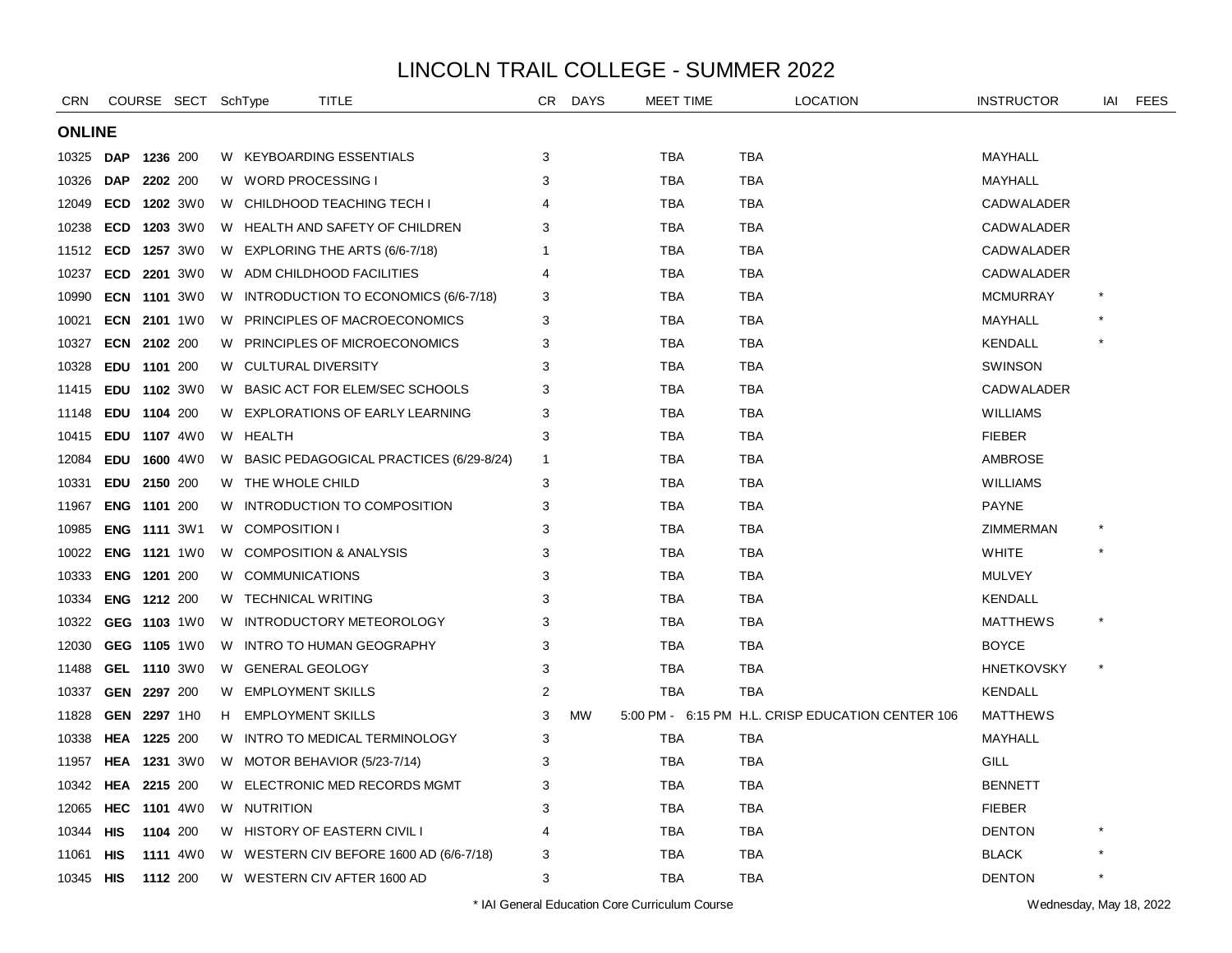| <b>CRN</b>    |                     |                 | COURSE SECT SchType |    | TITLE                          |                                              | CR.            | <b>DAYS</b> | <b>MEET TIME</b> |            | <b>LOCATION</b> | <b>INSTRUCTOR</b>  | IAI | <b>FEES</b> |
|---------------|---------------------|-----------------|---------------------|----|--------------------------------|----------------------------------------------|----------------|-------------|------------------|------------|-----------------|--------------------|-----|-------------|
| <b>ONLINE</b> |                     |                 |                     |    |                                |                                              |                |             |                  |            |                 |                    |     |             |
| 10991         | <b>HIS</b>          |                 | 1120 3W0            |    |                                | W WORLD HISTORY TO 1500 (6/6-7/18)           | 3              |             | <b>TBA</b>       | <b>TBA</b> |                 | <b>MCMURRAY</b>    |     |             |
| 10992         | HIS                 |                 | 1121 3W0            |    |                                | W WORLD HISTORY SINCE 1500 (6/6-7/18)        | 3              |             | <b>TBA</b>       | <b>TBA</b> |                 | <b>MCMURRAY</b>    |     |             |
| 10346         | HIS                 | 2101 200        |                     |    | W U.S. HISTORY TO 1877         |                                              | 3              |             | TBA              | TBA        |                 | <b>DENTON</b>      |     |             |
| 11151         | HIS                 | 2102 200        |                     |    | W U.S. HISTORY SINCE 1877      |                                              | 3              |             | TBA              | <b>TBA</b> |                 | <b>DENTON</b>      |     |             |
| 10349         | HIS                 | 2103 200        |                     | W. | <b>ILLINOIS HISTORY</b>        |                                              | 3              |             | <b>TBA</b>       | <b>TBA</b> |                 | <b>DENTON</b>      |     |             |
| 10995         | HIS                 |                 | 2124 3W0            |    |                                | W CONTEMP HISTORY: U.S SINCE 1945 (6/6-7/18) | 3              |             | <b>TBA</b>       | <b>TBA</b> |                 | <b>MCMURRAY</b>    |     |             |
| 11475         | <b>HUM 1111 3W0</b> |                 |                     |    |                                | W INTRO TO ART MUSIC & THEATRE               | 3              |             | <b>TBA</b>       | <b>TBA</b> |                 | <b>STROUGHMATT</b> |     |             |
| 11975         | <b>HUM</b>          | <b>2151</b> 1W0 |                     |    | W INTRO TO ASIAN CULTURE       |                                              | 3              |             | TBA              | <b>TBA</b> |                 | <b>BOYCE</b>       |     |             |
| 10486         | <b>INM</b>          | 1221 200        |                     |    | W INTRO TO HVACR               |                                              | 2              |             | TBA              | TBA        |                 | <b>MARSHALL</b>    |     |             |
| 10488         | INM                 | 2210 200        |                     |    |                                | W OCCUPATIONAL SAFETY (OSHA)                 | $\overline{2}$ |             | <b>TBA</b>       | <b>TBA</b> |                 | <b>MARSHALL</b>    |     |             |
| 12120         | <b>JLM</b>          |                 | 1111 4W0            |    | W SURVEY OF MASS MEDIA         |                                              | 3              |             | <b>TBA</b>       | <b>TBA</b> |                 | <b>BLACK</b>       |     |             |
| 11121         | LIT                 |                 | 2101 1W0            | W  |                                | INTRODUCTION TO LITERATURE                   | 3              |             | <b>TBA</b>       | <b>TBA</b> |                 | <b>YORK</b>        |     |             |
| 12119         | LIТ                 |                 | 2132 4W0            |    |                                | W WORLD LITERATURE SINCE 1620                | 3              |             | <b>TBA</b>       | <b>TBA</b> |                 | WELLEN             |     |             |
| 10350         | LIT                 | 2135 200        |                     |    | W WOMEN IN LITERATURE          |                                              | 3              |             | <b>TBA</b>       | TBA        |                 | <b>PAYNE</b>       |     |             |
| 10096         | LIT                 |                 | 2143 3W0            |    |                                | W UNDERSTANDING THE SHORT STORY              | 3              |             | TBA              | TBA        |                 | <b>SHANER</b>      |     |             |
| 10155         | <b>LSC</b>          |                 | 1101 4W0            |    | W GENERAL BIOLOGY I            |                                              |                |             | <b>TBA</b>       | <b>TBA</b> |                 | <b>HNETKOVSKY</b>  |     |             |
| 12036         | <b>LSC</b>          | 1103 3W0        |                     | W  | <b>GENERAL BOTANY</b>          |                                              | 4              |             | <b>TBA</b>       | <b>TBA</b> |                 | <b>ROBB</b>        |     |             |
| 10536         | <b>LSC</b>          | 1105 200        |                     |    | W ENVIRONMENTAL BIOLOGY        |                                              | 4              |             | <b>TBA</b>       | <b>TBA</b> |                 | <b>BERGBOWER</b>   |     |             |
| 12037         | <b>LSC</b>          | 1106 3W0        |                     |    | W INTRODUCTION TO BIOLOGY      |                                              |                |             | TBA              | TBA        |                 | <b>ROBB</b>        |     |             |
| 11152         | <b>LSC</b>          | 1107 200        |                     | W  |                                | <b>INTRODUCTION TO HUMAN GENETICS</b>        | 3              |             | TBA              | TBA        |                 | <b>BERGBOWER</b>   |     |             |
| 10156         | <b>LSC</b>          |                 | <b>2110</b> 4W0     | W. | <b>GENERAL MICROBIOLOGY</b>    |                                              |                |             | <b>TBA</b>       | <b>TBA</b> |                 | <b>HNETKOVSKY</b>  |     |             |
| 12217         | <b>LSC</b>          | <b>2110</b> 4W1 |                     | W  | <b>GENERAL MICROBIOLOGY</b>    |                                              |                |             | <b>TBA</b>       | <b>TBA</b> |                 | <b>HNETKOVSKY</b>  |     |             |
| 10157         | <b>LSC</b>          |                 | <b>2111</b> 4W0     |    |                                | W HUMAN ANATOMY & PHYSIOLOGY I               |                |             | <b>TBA</b>       | TBA        |                 | <b>HNETKOVSKY</b>  |     |             |
| 10159         | <b>LSC</b> 2112 4W0 |                 |                     |    |                                | W HUMAN ANATOMY & PHYSIOLOGY II              | Δ              |             | TBA              | TBA        |                 | <b>HNETKOVSKY</b>  |     |             |
| 12241         | <b>LSC</b>          | <b>2112</b> 4W1 |                     |    |                                | W HUMAN ANATOMY & PHYSIOLOGY II              |                |             | <b>TBA</b>       | TBA        |                 | <b>HNETKOVSKY</b>  |     |             |
| 10053         | <b>LSC</b>          |                 | <b>2114</b> 1W0     | W. |                                | INTRO TO HUMAN PATHOPHYSIOLOGY               | 3              |             | <b>TBA</b>       | <b>TBA</b> |                 | <b>ROY</b>         |     |             |
| 10353         | MED 2209 200        |                 |                     |    | W ADVANCED CODING              |                                              | 4              |             | <b>TBA</b>       | <b>TBA</b> |                 | <b>KRAGER</b>      |     |             |
| 10354         | MED 2211 200        |                 |                     | W  | <b>CERTIFICATION PREP</b>      |                                              | -1             |             | <b>TBA</b>       | <b>TBA</b> |                 | MAYHALL            |     |             |
| 10356         | MED 2298 200        |                 |                     |    | W CODING PRACTICUM             |                                              | 3              |             | TBA              | <b>TBA</b> |                 | MAYHALL            |     |             |
| 10970         | MTH 1102 3W0        |                 |                     |    | W COLLEGE ALGEBRA (6/6-7/18)   |                                              |                |             | TBA              | TBA        |                 | <b>BROWN</b>       |     |             |
| 11264         | MTH 1102 3W1        |                 |                     |    | W COLLEGE ALGEBRA (6/6-7/18)   |                                              |                |             | TBA              | TBA        |                 | <b>BROWN</b>       |     |             |
| 10971         | <b>MTH 1103 3W0</b> |                 |                     |    | W LIBERAL ARTS MATH (6/6-7/18) |                                              | 3              |             | <b>TBA</b>       | <b>TBA</b> |                 | <b>BROWN</b>       |     |             |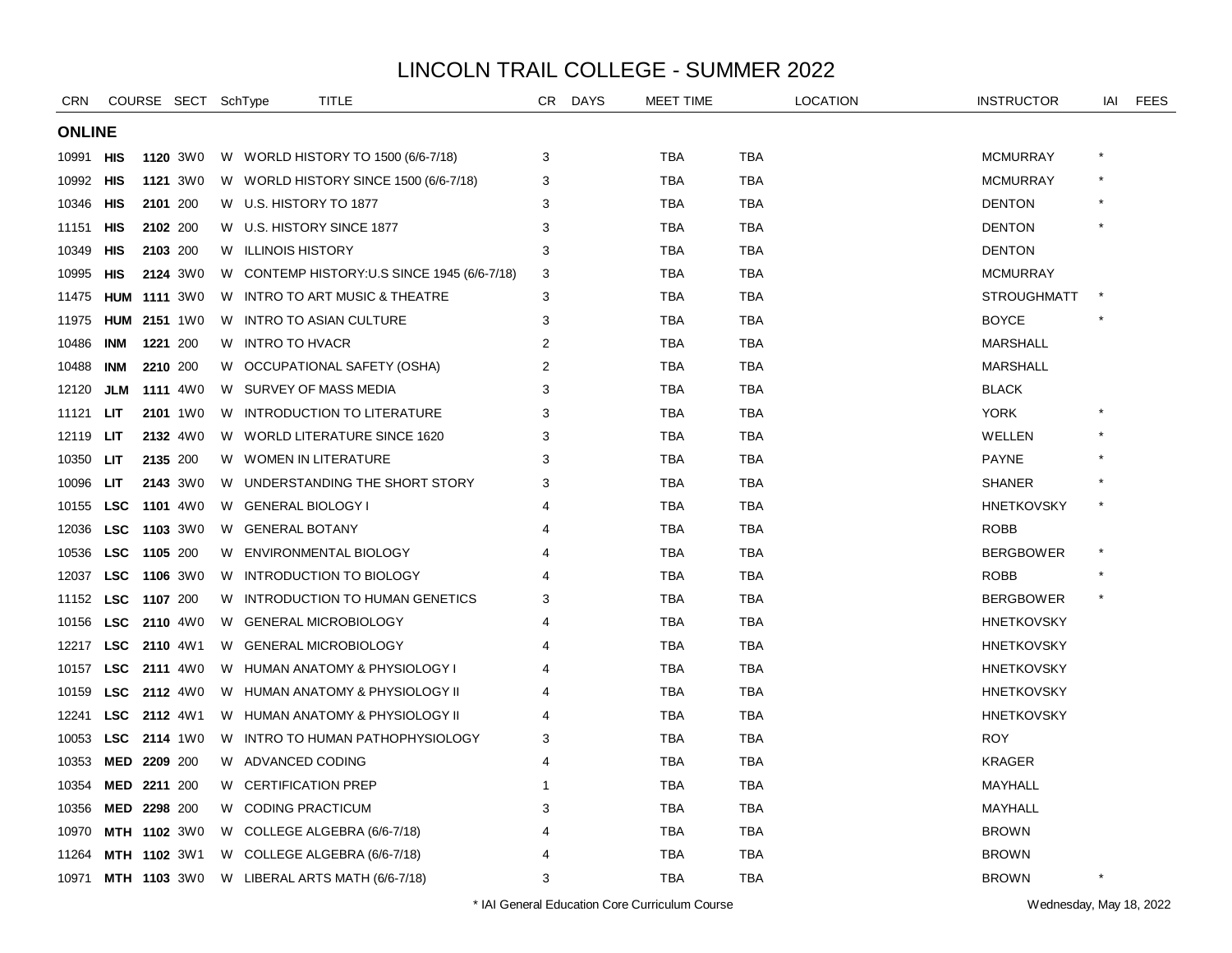| CRN           |                    | COURSE SECT SchType |    |                             | TITLE                                    | CR.            | <b>DAYS</b> | <b>MEET TIME</b> |            | <b>LOCATION</b> | <b>INSTRUCTOR</b>  | IAI | <b>FEES</b> |
|---------------|--------------------|---------------------|----|-----------------------------|------------------------------------------|----------------|-------------|------------------|------------|-----------------|--------------------|-----|-------------|
| <b>ONLINE</b> |                    |                     |    |                             |                                          |                |             |                  |            |                 |                    |     |             |
| 10972         |                    | MTH 1104 3W0        |    |                             | W QUANTITATIVE REASONING (6/6-7/18)      | 3              |             | TBA              | TBA        |                 | <b>BROWN</b>       |     |             |
| 10973         |                    | MTH 1105 3W0        |    | W TRIGONOMETRY (6/6-7/18)   |                                          | 3              |             | TBA              | <b>TBA</b> |                 | <b>BROWN</b>       |     |             |
| 12173         |                    | <b>MTH 1121 1W0</b> |    |                             | W MATHEMATICS FOR ELE. MAJORS            | 4              |             | <b>TBA</b>       | <b>TBA</b> |                 | <b>SCHUCKER</b>    |     |             |
| 10974         |                    | MTH 1131 3W0        |    |                             | W INTRODUCTION TO STATISTICS (6/6-7/18)  | 3              |             | <b>TBA</b>       | <b>TBA</b> |                 | <b>BROWN</b>       |     |             |
| 11285         |                    | MTH 1131 3W1        | W  |                             | INTRODUCTION TO STATISTICS (6/6-7/18)    | 3              |             | <b>TBA</b>       | <b>TBA</b> |                 | <b>BROWN</b>       |     |             |
| 10358         |                    | <b>MTH 1151 200</b> | W  | <b>FINITE MATHEMATICS</b>   |                                          | 3              |             | TBA              | <b>TBA</b> |                 | <b>BOHNHOFF</b>    |     |             |
| 10310         |                    | <b>MTH 1152 200</b> |    | W APPLIED CALCULUS          |                                          | 4              |             | <b>TBA</b>       | <b>TBA</b> |                 | <b>BOHNHOFF</b>    |     |             |
| 10975         |                    | <b>MTH 1171 3W0</b> |    |                             | W CALC. & ANALYTIC GEOMETRY I (6/6-7/18) | 5              |             | <b>TBA</b>       | <b>TBA</b> |                 | <b>BROWN</b>       |     |             |
| 10976         |                    | MTH 1172 3W0        | W. |                             | CALC. & ANALYTIC GEOMETRY II (6/6-7/18)  | 5              |             | <b>TBA</b>       | <b>TBA</b> |                 | <b>BROWN</b>       |     |             |
| 10129         |                    | MTH 1201 1W0        | W. |                             | <b>TECHNICAL MATHEMATICS</b>             | $\overline{4}$ |             | <b>TBA</b>       | <b>TBA</b> |                 | <b>MATTHEWS</b>    |     |             |
| 10977         |                    | <b>MTH 2173 3W0</b> | W  |                             | CALC. & ANALYTIC GEOMETRY III (6/6-7/18) | 4              |             | TBA              | TBA        |                 | <b>BROWN</b>       |     |             |
| 10308         |                    | <b>MUS 1101 201</b> |    | W MUSIC APPRECIATION        |                                          | 3              |             | <b>TBA</b>       | TBA        |                 | <b>PITTMAN</b>     |     |             |
| 10966         |                    | <b>MUS 1101 200</b> |    |                             | W MUSIC APPRECIATION (5/16-6/3)          | 3              |             | <b>TBA</b>       | <b>TBA</b> |                 | <b>PITTMAN</b>     |     |             |
| 10127         |                    | MUS 1102 1W0        |    |                             | W HISTORY OF AMERICAN MUSIC              | 3              |             | <b>TBA</b>       | <b>TBA</b> |                 | <b>PATILLA</b>     |     |             |
| 11713         |                    | <b>MUS 1103 3W0</b> | W  |                             | MUSIC IN MULTICULTURAL AMERICA           | 3              |             | <b>TBA</b>       | <b>TBA</b> |                 | <b>STROUGHMATT</b> |     |             |
| 10307         |                    | <b>PEG 1137 200</b> |    |                             | W FIRST AID & SAFETY EDUCATION           | 3              |             | <b>TBA</b>       | <b>TBA</b> |                 | <b>BARBEE</b>      |     |             |
| 10010         | <b>PHI</b>         | 2101 1W0            | W  |                             | INTRODUCTION TO ETHICS                   | 3              |             | <b>TBA</b>       | TBA        |                 | <b>BOYCE</b>       |     |             |
| 10024         | <b>PHI</b>         | 2141 1W0            | W  | ETHICS IN MED. COMM.        |                                          | 3              |             | <b>TBA</b>       | <b>TBA</b> |                 | <b>ROY</b>         |     |             |
| 10255         | <b>PHY</b>         | 1120 3W0            |    | W PHYSICS I                 |                                          | 5              |             | <b>TBA</b>       | <b>TBA</b> |                 | <b>KING</b>        |     |             |
| 10256         | <b>PHY</b>         | 2110 3W0            | W  | <b>GENERAL PHYSICS I</b>    |                                          | 5              |             | <b>TBA</b>       | <b>TBA</b> |                 | <b>KING</b>        |     |             |
| 10993         | <b>PLS</b>         | 1101 3W0            | W  |                             | INTRO TO POLITICAL SCIENCE (6/6-7/18)    | 3              |             | <b>TBA</b>       | <b>TBA</b> |                 | <b>MCMURRAY</b>    |     |             |
| 10304         | <b>PLS</b>         | 2101 200            | W  |                             | GOVERNMENT OF THE U.S.                   | 3              |             | TBA              | <b>TBA</b> |                 | <b>DENTON</b>      |     |             |
| 11965         | <b>PLS</b>         | 2101 250            | W  |                             | GOVERNMENT OF THE U.S. (5/16-6/3)        | 3              |             | <b>TBA</b>       | <b>TBA</b> |                 | <b>DENTON</b>      |     |             |
| 10229         | <b>PLS</b>         | 2105 4W0            | W  |                             | POLITICAL ASSASSINATIONS (6/6-7/18)      | 3              |             | <b>TBA</b>       | <b>TBA</b> |                 | <b>BLACK</b>       |     |             |
| 10026         | <b>PSC</b>         | 1101 1W0            | W  |                             | <b>INTRO TO PHYSICAL SCIENCE</b>         | 4              |             | <b>TBA</b>       | <b>TBA</b> |                 | <b>BROWN</b>       |     |             |
| 10302         | PSY                | 1101 201            | W  | <b>GENERAL PSYCHOLOGY I</b> |                                          | 3              |             | <b>TBA</b>       | TBA        |                 | <b>HORTIN</b>      |     |             |
| 11723         |                    | <b>PSY 1101 202</b> | W  | <b>GENERAL PSYCHOLOGY I</b> |                                          | 3              |             | <b>TBA</b>       | <b>TBA</b> |                 | <b>HORTIN</b>      |     |             |
| 12257         |                    | PSY 1101 3W1        | W  | <b>GENERAL PSYCHOLOGY I</b> |                                          | 3              |             | <b>TBA</b>       | <b>TBA</b> |                 | <b>TRAPP</b>       |     |             |
| 12216         | <b>PSY</b>         | 2104 1W0            | W. | CHILD PSYCHOLOGY            |                                          | 3              |             | <b>TBA</b>       | <b>TBA</b> |                 | <b>THORSEN</b>     |     |             |
| 10301         | <b>PSY</b>         | 2109 200            | W  |                             | HUMAN GROWTH AND DEVELOPMENT             | 3              |             | <b>TBA</b>       | TBA        |                 | <b>HORTIN</b>      |     |             |
| 10144         | <b>SOC</b>         | <b>2101</b> 1W0     | W  |                             | PRINCIPLES OF SOCIOLOGY                  | 3              |             | <b>TBA</b>       | TBA        |                 | <b>THORSEN</b>     |     |             |
|               | 10293 SOC 2102 200 |                     | W  |                             | SOCIAL PROBLEMS AND TRENDS               | 3              |             | <b>TBA</b>       | <b>TBA</b> |                 | <b>DENTON</b>      |     |             |